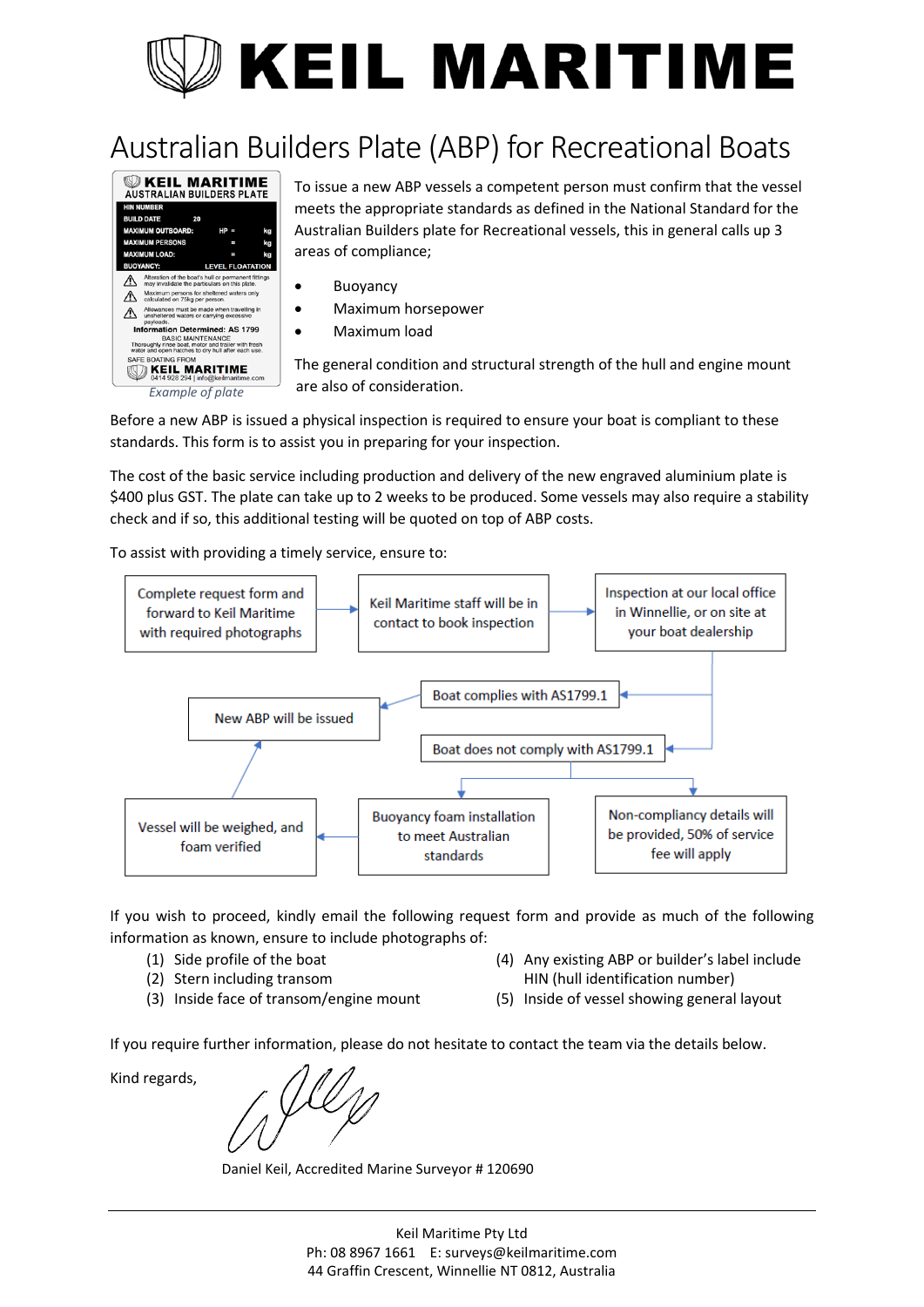# **KEIL MARITIME**

## Australian Builders Plate (ABP) for Recreational Boats

#### How to measure your boat



This diagram shows how to measure length (L), beam (B) and depth (D).

The diagram and listed information are generic so some requested information may not be relevant to you or your boat.

L is taken on the centre line from the bow to the transom excluding any rub rails, extensions or bow sprits. B is taken from amidships and also excludes any rub rails.

Measurements should be in millimetres.

Once we have these details, we can do the required calculations rate for your new ABP to be affixed to the vessel.

If required, we can also send you a rating statement in PDF format by email outlining the revised powering and/or carrying capacities and a copy of the new ABP to be produced. This can then be emailed to your engine supplier or insurer.